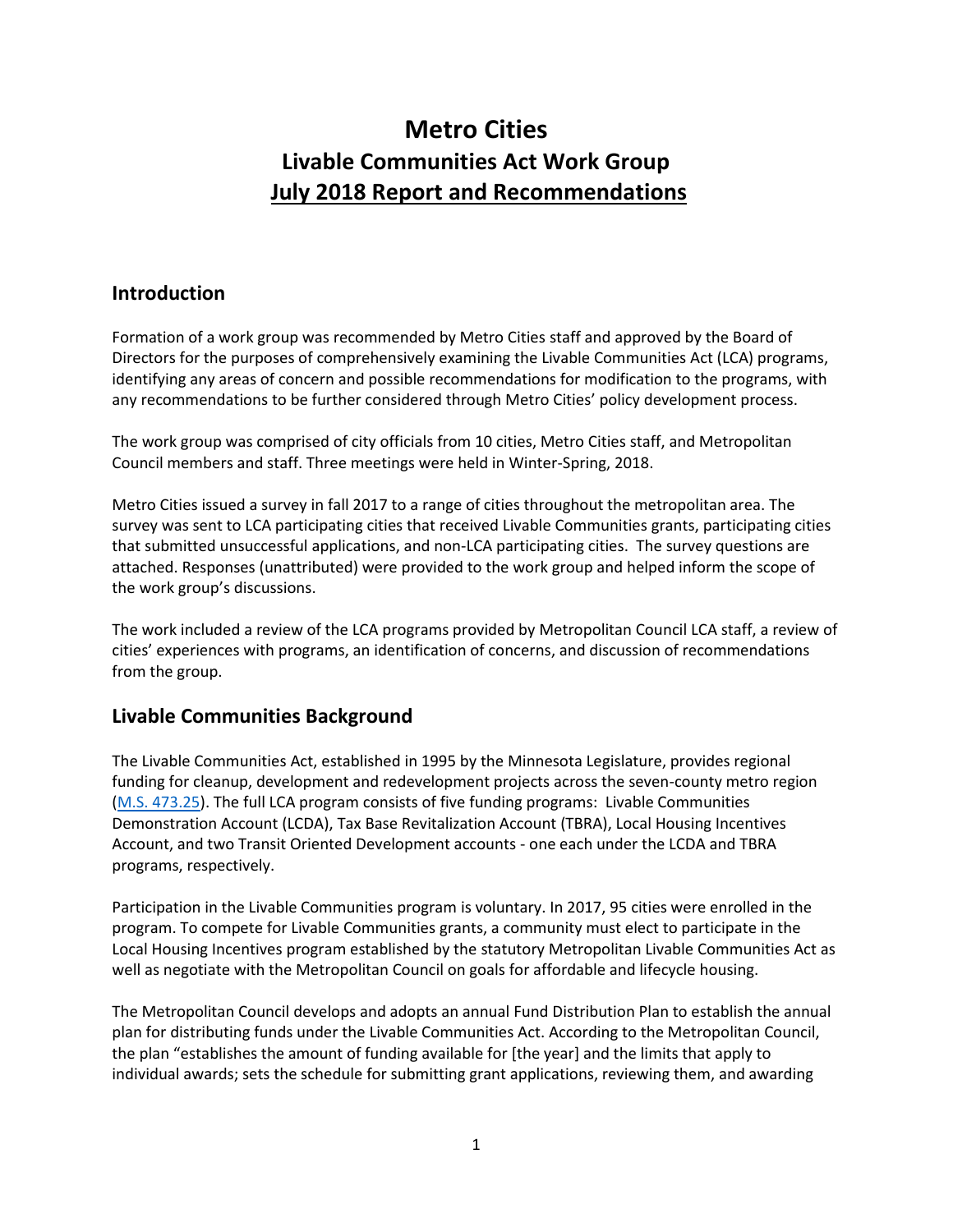the funds; describes the criteria the Metropolitan Council uses in selecting projects for grants; and defines who is eligible to apply for the grants."

The 2017 Fund Distribution Plan authorized the following base amounts for grants to be awarded during 2017, or as supplemental funding to 2016 LHIA grant recipients:

- $\triangleright$  \$5 million for the TBRA Contamination Cleanup program, with up to \$250,000 of that available for site investigation grants
- ➢ \$1 million for the TBRA Seeding Equitable Environmental Development program (in addition to the amount above)
- $\geq$  \$7.5 million for the LCDA program
- $\geq$  \$2.5 million for the LHIA program
- $\triangleright$  \$5 million for the LCDA-TOD grant category, with up to \$500,000 of that available for predevelopment awards
- $\triangleright$  \$2 million for the TBRA-TOD grant category, with up to \$250,000 of that available for site investigation grants

### **Metro Cities Policy -- 4-P Livable Communities**

Metro Cities' policies support the LCA programs and support ensuring that program criteria are flexible and programs are accessible to participating communities. The organization's policy is as follows:

The Livable Communities Act (LCA) provides a voluntary, incentive-based approach to affordable housing development, tax base revitalization, job growth and preservation, brownfield clean up and mixed-use, transit-friendly development and redevelopment. Metro Cities strongly supports the continuation of this approach, which has been widely accepted and is fully utilized by local communities. Since its inception in 1995, the LCA program, administered by the Metropolitan Council, has generated billions of dollars of private and public investment, created thousands of jobs and added thousands of affordable housing units in the region.

**Metro Cities supports a review of the LCA programs and any necessary statutory changes to ensure that the LCA program criteria are flexible and promote the participation of all participating communities, and to ensure that all metropolitan area cities are eligible to participate in the Livable Communities Demonstration Account (LCDA).** 

**Metro Cities supports increased funding and flexible eligibility requirements in the LCDA to assist communities with development that may not be exclusively market driven or market proven in their particular location and in order to support important development and redevelopment goals.** 

**Metro Cities supports the statutory goals and criteria established for the Livable Communities Act, and opposes any changes to LCA programs that constrain flexibility around statutory goals, program requirements and criteria.** 

**Metro Cities opposes funding reductions to the Livable Communities Program and the transfer or use of these funds for purposes outside of the LCA program.**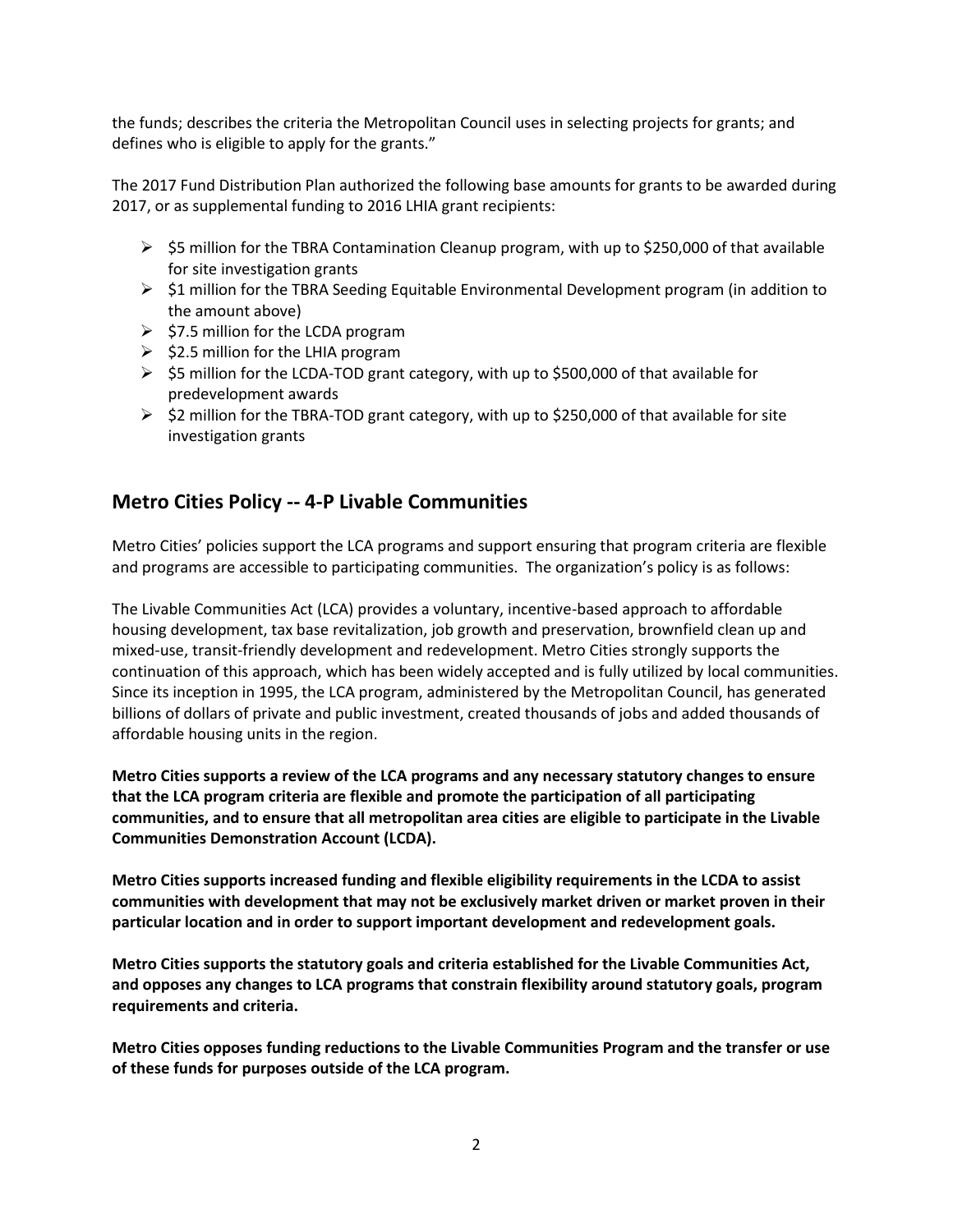**Metro Cities supports statutory modifications in the LCDA to reflect the linkages among the goals, municipal objectives, and Met Council system objectives.** 

**Metro Cities supports the use of LCA funds for projects in transit improvement areas, as defined in statute, if funding levels for general LCA programs are adequate to meet program goals and the program remains accessible to participating communities.**

Use of interest earnings from LCA funds should be limited to covering administrative program costs. Remaining interest earnings should be considered part of LCA funds and used to fund grants from established LCA accounts per established funding criteria.

### **Process**

Three work group meetings were held in early 2018 – January 29, February 12 and March 7.

At the first meeting, Metro Cities staff reviewed the organization's Livable Communities policy and work group participants shared overall experiences with the Livable Communities program. Metropolitan Council staff reviewed the program's statutory guidelines, as well as participating communities and participation requirements. The work group reviewed a map depicting recent LCA grant awards throughout the region for the period of 1996-2016. Metropolitan Council staff reviewed application guides for programs including the 2017 and 2018 budgets, program timelines, the grant cycle calendar, and the application review process. Metro Cities staff provided a summary of city survey comments.

City participants on the work group provided additional comments on their experiences and perceptions of the programs, as well as concerns, and responded to requests for information. Members whose cities had applied for grants were generally positive about their interactions with Council staff and processes for applying for LCA funds.

At the second meeting, Metropolitan Council staff provided detailed information on each Livable Communities program. This included TBRA, LCDA, TBRA-TOD and LCDA-TOD scoring weights and scoring criteria, examples of funded and unfunded projects, and grant awards from 1996-2016. Work group members asked questions of Council staff regarding the programs and requirements.

At the third meeting, Metropolitan Council staff reviewed a draft 2018 Fund Distribution Plan and presented new requirements for 2018 on fair housing plans. The work group Chair led a discussion focused on the following questions: Do LCA program criteria accommodate the varying needs and characteristics of participating communities? How can the concerns by city officials who may not believe their application could be competitive (and therefore may not apply) be addressed? How might underparticipating communities be encouraged to apply for funding? Do program criteria need to be adjusted? Is the Council's interpretation of demonstration and innovation in the LCDA appropriate? Are the programs responsive to local goals and the development market? Should outreach efforts be expanded? If so, how? Metropolitan Council staff addressed various questions and concerns with respect to criteria and eligibility and clarified scoring and eligibility requirements in response to members' questions.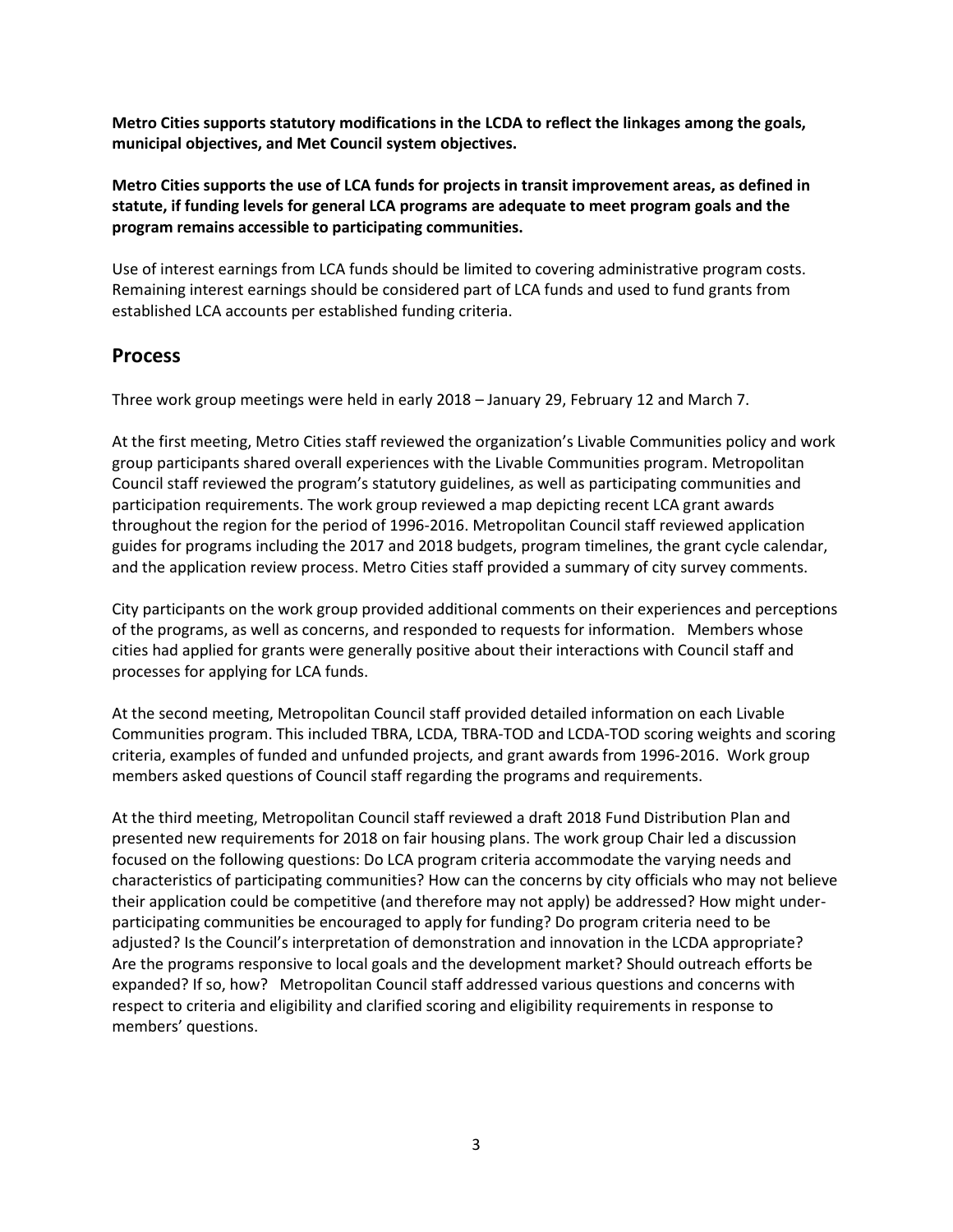# **Work Group Findings and Observations**

Metro Cities initiated the LCA review and work group process by surveying cities to gain input and feedback on a range of ideas and issues to bring to the work group. The following recommendations are based on city input from the survey and discussion at the work group meetings.

As city concerns were vetted and discussed, Metro Cities staff emphasized to Metropolitan Council staff that some of the work group's recommendations might be 'big picture' in nature and not necessarily ready for inclusion in the 2018 Fund Distribution Plan and that any recommendations would be advanced for consideration in Metro Cities' policy process, Board of Directors and membership. Metro Cities encouraged the Metropolitan Council to review recommendations by the work group in the spirit of advancing the partnerships among the Council and local governments, and with the shared goal of making an existing effective program even stronger and more responsive to city needs.

#### SUMMARY OF SURVEY COMMENTS:

There is high awareness by city officials of LCA.

Comments and suggestions on the application process: some critiqued as too extensive, intimidating, some questioned the role and process of the Livable Communities Advisory Committee (LCAC) and some identified the need for more clarity on what the Council expects from applicants.

Some commented on the need for better information/examples of innovation or demonstration to help guide cities in the application process

Requests for less one-size-fits-all, more flexibility for outer-ring and developing edge cities Request for clear standards, both for the Demonstration account and from the LCAC

#### SUMMARY OF WORK GROUP CONCERNS:

Perception of limited eligibility and of LCA program criteria not accommodating the varying needs and characteristics of participating communities. Perception of cities leads to applications not being submitted, or applications are not competitive.

Concern of limiting or exclusionary definition of "demonstration" and "innovation" in LCDA program criteria.

Outreach by Metropolitan Council staff could be improved.

### **Work Group Recommendations**

#### **Program Criteria and Scoring Should Reflect Full Range of Community Characteristics and Resources**

The built environment, including local and regional infrastructure, and amenities and services that may or may not include regular transit service, are unique to each city in the seven-county metro region. Based on its age, development patterns, and public and private investments, cities have a range of development opportunities that may benefit from and be applicable for LCA program funding.

City officials emphasized the importance of flexibility in program requirements. The Metropolitan Council should examine each LCA funding program to determine how well they meet a comprehensive range of city characteristics, needs and resources and how programs can be supported and remain viable for participating communities over the next twenty years.

The Council should update its application guides and Fund Distribution Plan to show how cities can best compete for Livable Communities awards. Several city officials reflected an ongoing perception among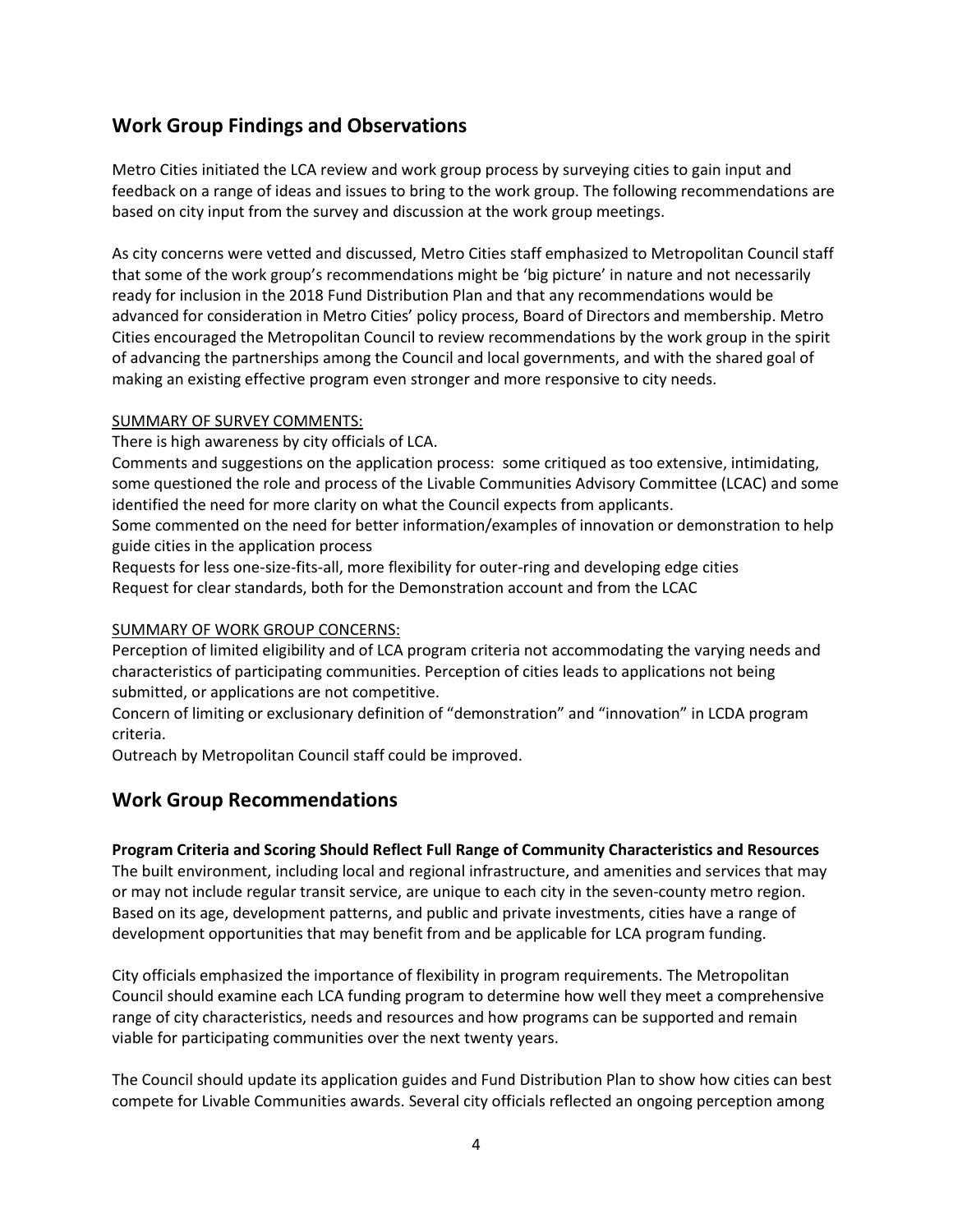some officials that their cities may not be competitive for certain LCA programs due to factors such as a lack of access to regional infrastructure or proximity to jobs, an inability to meet affordable housing needs or that large urban communities tend to be more successful than smaller, more rural cities, or that criteria do not well accommodate certain city characteristics. Metropolitan Council staff clarified information on requirements and scoring in response to some specific questions and perceptions and sought to address misperceptions on some of the program requirements. Members discussed the importance of the programs and the need for sufficient flexibility in criteria, to accommodate the full range of goals that the programs support.

Work group members supported having the Metropolitan Council clarify its LCA documents describing how scoring works for each type of city and how each city is ranked against similar city types for funding.

#### **Increase Marketing, Outreach and Customer Service**

Work group members and feedback from the survey who have applied for funding through the Livable Communities Grant programs provided generally positive comments on the application process, clarity of timelines, accessible materials and prompt responses by Metropolitan Council staff to questions.

There was consensus that the Metropolitan Council should increase its outreach to all participating communities, and that it should give attention to reaching out to cities that do not have high staff capacity or economic development specialization and cities that may have new staff who are not familiar with the LCA programs. The Metropolitan Council should make sure it has current contacts in each participating city and reach out regarding annual program changes, program timelines and cycles, and answer any questions about the Livable Communities program. The Council could internally share best practices from its Environmental Services division, which has strengthened and refined its customer service efforts in recent years.

#### **Improve Technical Assistance**

The Metropolitan Council should recognize cities have a range of capacities and experience with the Livable Communities programs, and should increase its offerings of technical assistance. This may include scheduled trainings as well as being responsive to requests for specific project assistance.

### **Allow for Small Area Planning and Predevelopment Grants**

The Metropolitan Council should increase funding for grants that allow cities to plan for future development and redevelopment. Small area planning and predevelopment grants have allowed cities to plan for developments that work well for their communities and be competitive for additional LCA funds.

## **Work Group Participants**

Grant Fernelius Community Development Director Coon Rapids -- CHAIR Susan Arntz City Administrator Waconia Loren Olson Government Relations Representative Minneapolis Kristin Guild Deputy Director of Planning & ED St. Paul Ellen Richter City Manager White Bear Lake Karen Barton Community Development Director St. Louis Park Tina Goodroad City Administrator Dayton Kurt Ulrich City Administrator Ramsey